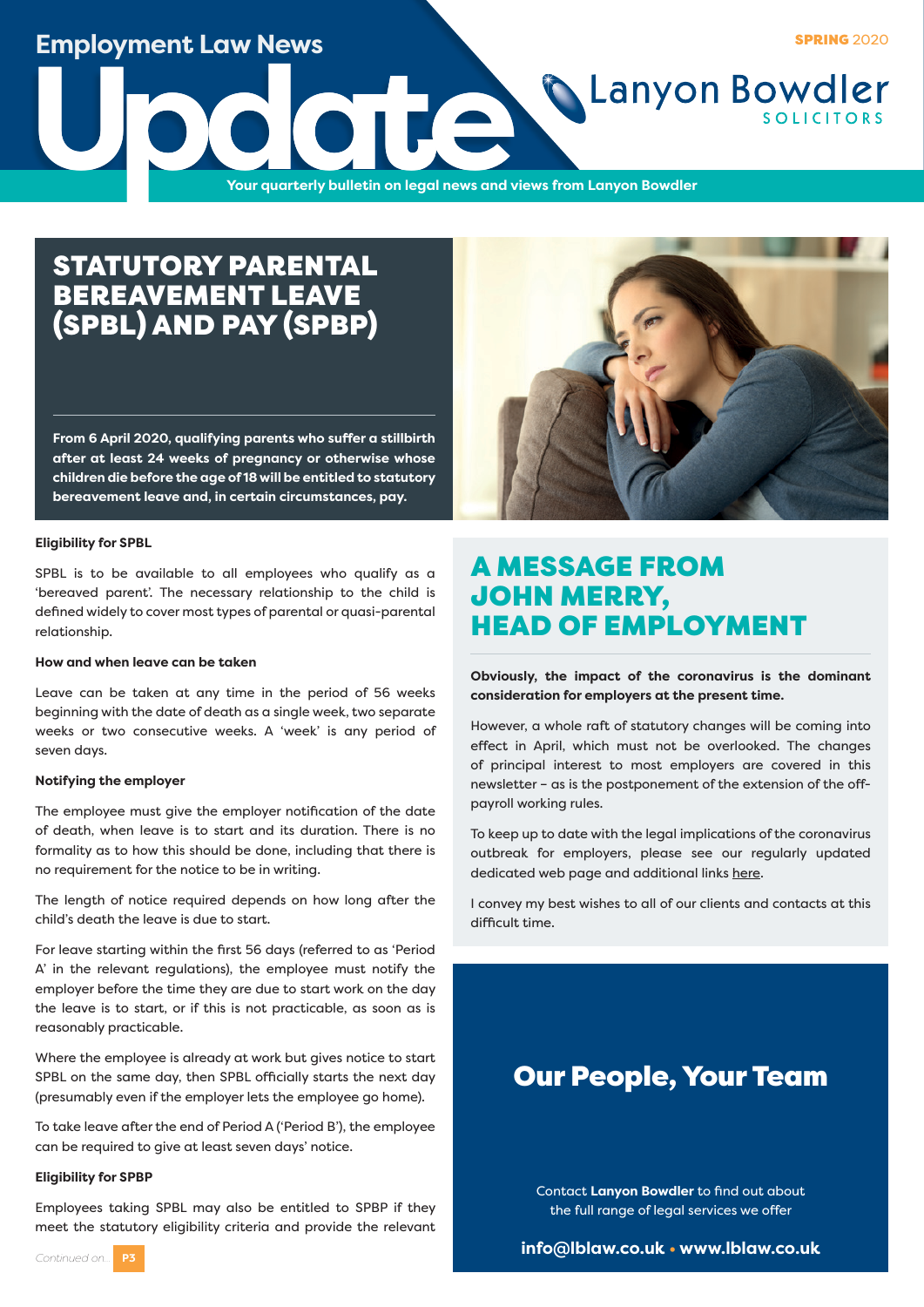*Very professional and knowledgeable. I felt like he was always on my side and had my best interests in mind.*  **JA, Hereford**

# OFF-PAYROLL WORKING RULES – POSTPONED CHANGES

**The government has postponed the extension of off-payroll working rules to medium and large companies in the private sector until to 6 April 2021.**

The IR35 legislation was introduced in 2000 with the aim of cracking down on a form of perceived tax avoidance whereby individuals would seek to avoid paying employee income tax and national insurance contributions ("NICs") by supplying their services through an intermediary (usually a personal service company) and typically paying themselves in dividends.

In summary, the IR35 legislation requires the intermediary to determine whether the worker would have been a deemed employee of the end-user client, but for the existence of the intermediary. If so, the intermediary must operate payroll, make deductions for income tax and employee's NICs and pay employer's NICs on the fees received for the services.

However, the Treasury's perception of large-scale tax avoidance nonetheless continued and therefore the government introduced the off-payroll working rules in 2017 for the public sector, whereby the responsibility for operating payroll, making deductions and

paying employer's NICs shifted from the intermediary to the paying party, where payments for the services were being made by, or on behalf of, public authorities.

These rules were to be extended to medium and large business in the private sector from 6 April 2020. However, in light of the burden on the economy of the coronavirus outbreak, this change has been shelved for a year.

The effect of the new rules is that the burden of making a determination of employment status will fall on "end-user clients", who then need to notify their contracting party and the worker of that status determination. The final party in the chain before the personal service company must operate payroll, make deductions and pay employer's NICs on the fees paid for the services.

In anticipation of the changes taking effect this April, many businesses had announced that they had ceased, or would be ceasing, to engage contractors through PSCs. Many other businesses, however, were struggling with this issue, and the delay in implementation provides them with more time to prepare.

| <b>AGRICULTURAL MINIMUM WAGE</b>                                                                                                                                                                                                                                                                                                                   | <b>STATUTORY BENEFIT PAYMENTS</b>                                                                                                                                                                                                                                                                                                                                                               |
|----------------------------------------------------------------------------------------------------------------------------------------------------------------------------------------------------------------------------------------------------------------------------------------------------------------------------------------------------|-------------------------------------------------------------------------------------------------------------------------------------------------------------------------------------------------------------------------------------------------------------------------------------------------------------------------------------------------------------------------------------------------|
| The Agricultural Wages (Wales) Order 2020 was made on 27<br>March 2020 and will come into force on 1 April 2019. This Order<br>replaces the Agricultural Wages (Wales) Order 2019.                                                                                                                                                                 | The following weekly rates are expected to apply from April<br>2020:                                                                                                                                                                                                                                                                                                                            |
| It makes provision about the minimum rates of remuneration<br>and other terms and conditions of employment for agricultural<br>workers in Wales.                                                                                                                                                                                                   | Statutory sick pay £95.85 (up from £94.25).<br>Statutory maternity allowance and maternity, paternity,<br>shared parental and adoption pay will be the lower of 90% of<br>normal pay and £151.20 (up from £148.68).                                                                                                                                                                             |
| The Order increases the minimum pay levels for all categories<br>and grades of agricultural workers in Wales.                                                                                                                                                                                                                                      | The rates will be confirmed once an Order is made. The increase<br>normally occurs on the first Sunday in April, which would be                                                                                                                                                                                                                                                                 |
| For the full Order please click here.                                                                                                                                                                                                                                                                                                              | 5 April.                                                                                                                                                                                                                                                                                                                                                                                        |
|                                                                                                                                                                                                                                                                                                                                                    |                                                                                                                                                                                                                                                                                                                                                                                                 |
| <b>NATIONAL MINIMUM WAGE</b>                                                                                                                                                                                                                                                                                                                       | <b>COMPENSATION LIMITS</b>                                                                                                                                                                                                                                                                                                                                                                      |
| National Minimum Wage rates are to increase from 1 April. The<br>National Living Wage (for over 25-year-olds) will increase 6.2%<br>from £8.21 to £8.72.<br>For other age groups and apprentices the rates will increase<br>as follows:<br>21-24 year olds: 6.5% from £7.70 to £8.20 for<br>$\bullet$<br>18-20 year olds: 4.9% from £6.15 to £6.45 | For dismissals that take place on or after 6 April 2020:<br>The maximum limit on a week's pay (including for the purpose<br>of statutory redundancy pay and basic awards for unfair<br>dismissal) will increase to £538.00 (up from £525.00).<br>The maximum compensatory award for unfair dismissal will<br>increase to the lower of £88,519.00 (up from £86,444) and 52<br>weeks' normal pay. |

#### **02 www.lblaw.co.uk**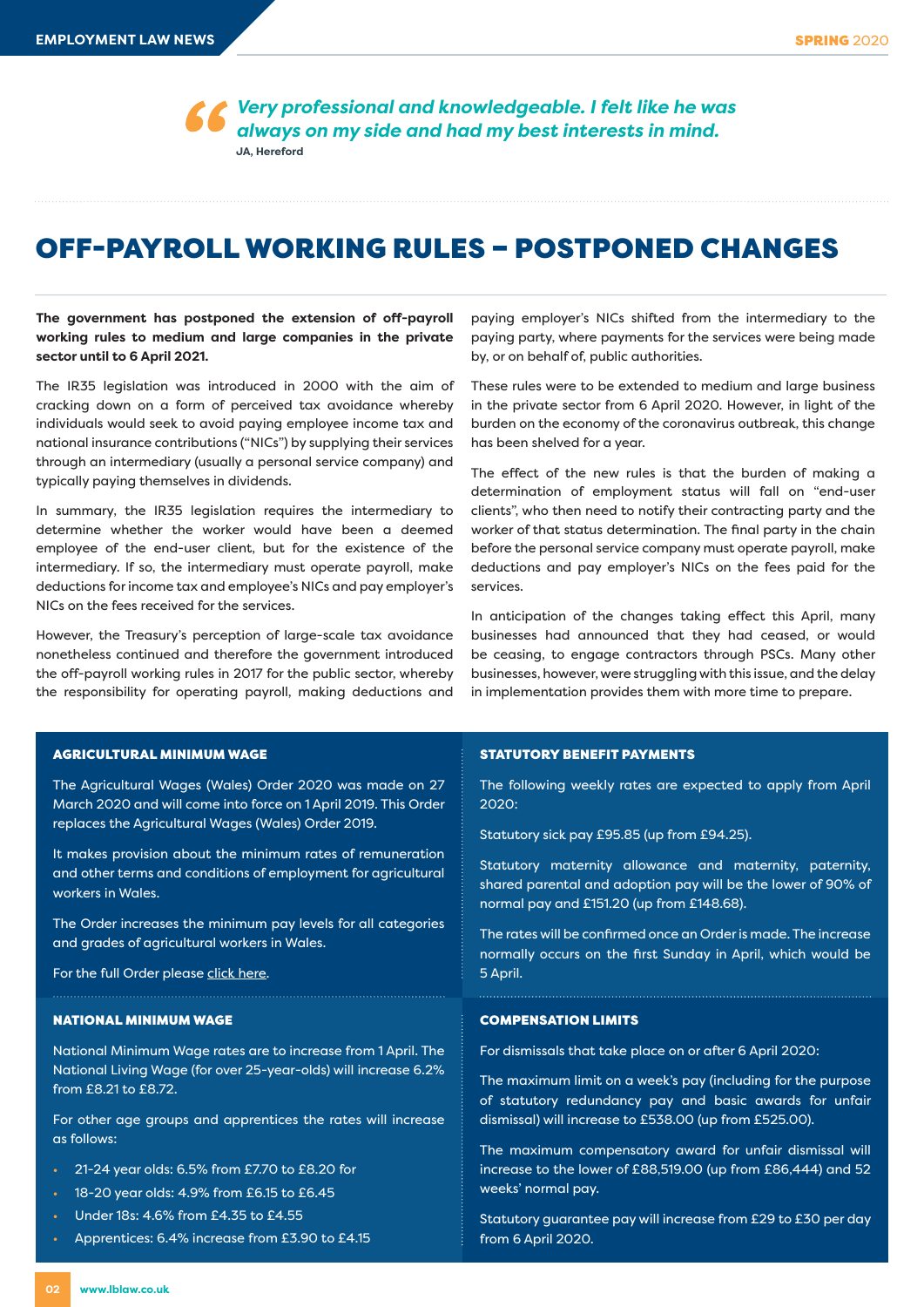*Efficient, friendly and helpful service. I received prompt and professional emails and letters.*  **MS, Shrewsbury**

# WORKERS AND TUPE

**An employment tribunal has held for the first time, in the case of Dewhurst v Revisecatch Ltd, that workers who are not engaged under contracts of employment qualify for protection under the Transfer of Undertakings (Protection of Employment) Regulations 2006 ("TUPE").** 

Such workers contract to provide their services personally but are not carrying on a business on their own account (i.e. they are not self-employed).

TUPE applies to 'employees' as that term is defined in those regulations, who are individuals working under 'a contract of service or apprenticeship or otherwise', but excluding the genuinely selfemployed.

Three cycle couriers worked for CS (UK) Ltd in relation to its contract with HCA Healthcare. Revisecatch Ltd took over the contract with HCA Healthcare and also engaged the couriers to work on that contract. The couriers brought claims, including for failures to inform and consult under TUPE. This decision is not binding on future employment tribunals, and provides only persuasive authority. Clearly, however, the risk is there that future tribunals could take the same approach to the application of TUPE to workers.

Accordingly, it would be prudent for businesses who are involved in a TUPE situation to include workers in information and consultation exercises and the disclosure of statutory employee liability information ("ELI"), and for prospective transferees to include workers within the scope of due diligence exercises and indemnity protections – or otherwise to be prepared for the potential consequences of not doing so.

Breaches of the requirements of TUPE in relation to information and consultation can result in awards of compensation up to the value of 13 weeks' pay for each affected individual.

Transferees can claim compensation for losses incurred as a result of failures in relation to the provision of ELI, subject to a minimum of £500 per relevant individual.

Further, if a worker is subject to TUPE, transferees will be liable for any pre-transfer acts or omissions of the transferor, such as in relation to unpaid wages or holiday pay or unlawful discrimination. However, as workers do not have unfair dismissal protection, it will be possible for transferees to terminate their contracts, subject to any notice obligations.

Whilst it will be possible for transferees to effectively vary the contractual terms of workers who they retain only in limited circumstances, the absence of unfair dismissal protection means that it will be open to them to terminate workers' contracts and to offer re-engagement on different terms.

### **CONTINUED FROM PAGE 1**

notifications and evidence. SPBP is paid at the same rate as other statutory payments such as paternity pay (see page 1).

To be eligible to receive SPBP, individuals must:

- have been employed for a continuous period of at least 26 weeks ending with the 'relevant week' (which is the week ending on a Saturday before the child died)
- remain in that employment at least until the day the child died, and
- have received normal weekly earnings for the period of eight weeks ending with the relevant week that are not less than the lower earnings limit in force at the end of the relevant week.

#### **Notice and evidence of entitlement to SPBP**

The employee must give the notice specifying the week or weeks in respect of which SPBP is being claimed either before the start of the SPBP period, or no more than 28 days after the first day of the period. If it was not reasonably practicable to give it in that time, it can be given as soon as reasonably practicable thereafter.

The employee must also supply (at the same time as the notice) a written statement specifying their name, the date of the child's death or stillbirth and a declaration that they meet one of the criteria of a 'bereaved parent'. The notice does not need to be in writing unless the employer requests it - in which case only if the employer agrees can it be given electronically, such as by email to an address specified by the employer.

# **Interaction with time off for dependants**

Employers will need to consider the interaction between the new right to SPBL and the existing statutory right to unpaid time off for dependants. The latter enables an employee to deal with the logistical matters which arise as a result of a death. An employee who wants to take odd days off for things like arranging or attending the funeral may therefore use time off for dependants rather than using a whole week of parental bereavement leave.

# **Interaction with contractual bereavement leave and pay**

Where an employer also grants an equivalent right, the employee cannot exercise the two rights separately, but can exercise whichever is more favourable in any given respect. Contractual remuneration paid to the employee will go towards discharging any SPBP liability.